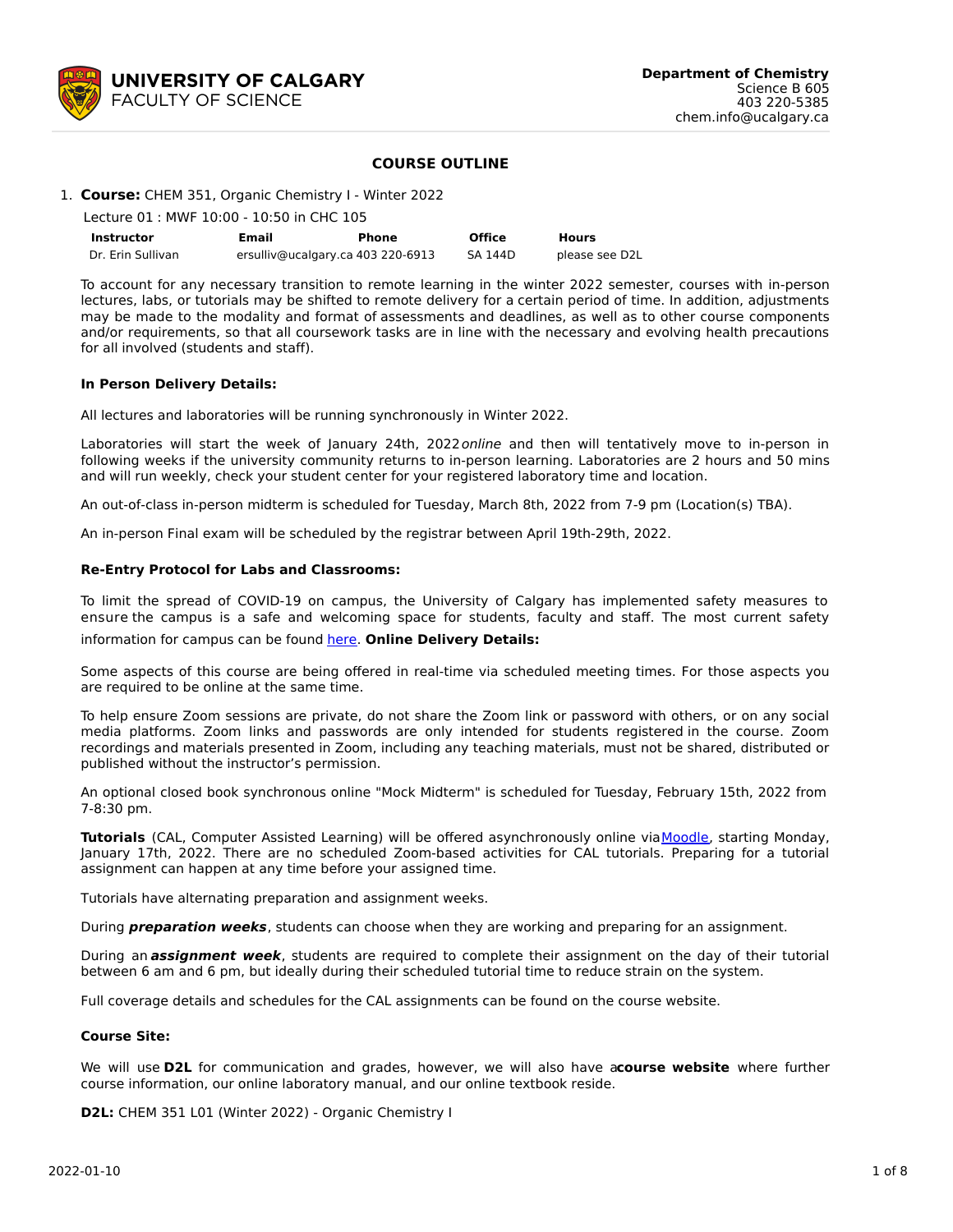# **Course Website:** <https://www.chem.ucalgary.ca/courses/350/index351-w22.html>

**Note:** Students must use their U of C account for all course correspondence.

## **Equity Diversity & Inclusion:**

The University of Calgary is committed to creating an equitable, diverse and inclusive campus, and condemns harm and discrimination of any form. We value all persons regardless of their race, gender, ethnicity, age, LGBTQIA2S+ identity and expression, disability, religion, spirituality, and socioeconomic status. The Faculty of Science strives to extend these values in every aspect of our courses, research, and teachings to better promote academic excellence and foster belonging for all.

The Chemistry EDI Committee acknowledges there are persistent barriers that prevent such accessibility and hinder our progress towards EDI. Our representatives (faculty, postdocs, graduate and undergraduate students) are committed to addressing any concerns and work towards proactive solutions that enact necessary change within the department. To submit anonymous questions, comments or concerns regarding EDI related issues, please reach out to our Associate Head EDI, Belinda Heyne (bimheyne@ucalgary.ca)

## 2. **Requisites:**

See section [3.5.C](http://www.ucalgary.ca/pubs/calendar/current/sc-3-5.html) in the Faculty of Science section of the online Calendar.

**Prerequisite(s):** Chemistry 201 or 211; and 203 or 213.

#### **Antirequisite(s):**

Credit for Chemistry 351 and 357 will not be allowed.

## 3. **Grading:**

The University policy on grading and related matters is described in [F.1](http://www.ucalgary.ca/pubs/calendar/current/f-1.html) and [F.2](http://www.ucalgary.ca/pubs/calendar/current/f-2.html) of the online University Calendar.

In determining the overall grade in the course the following weights will be used: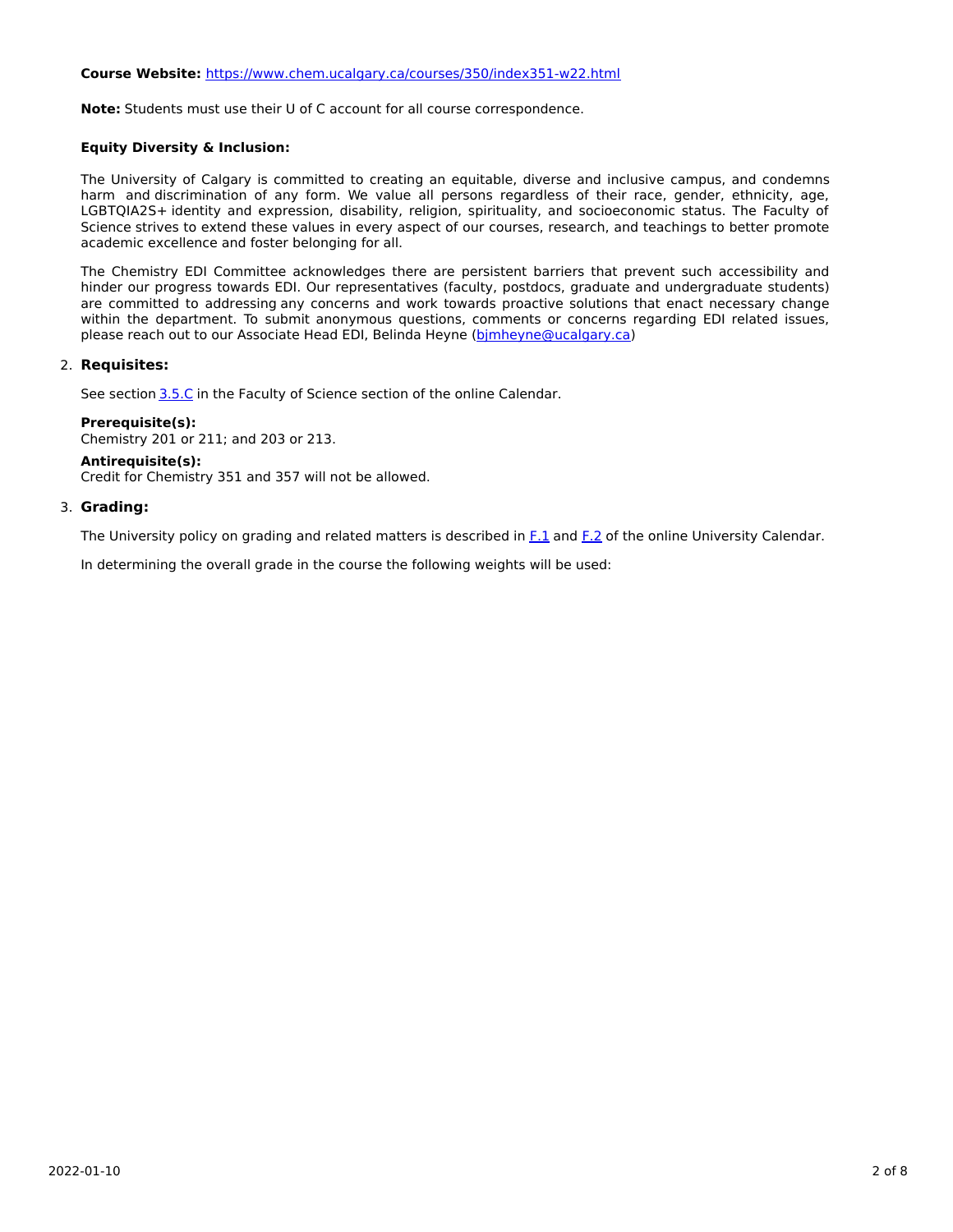| Course<br><b>Component</b>                          |     | Weight Due Date (duration for exams)                                           | Modality<br>for exams | <b>Location for exams</b>                                                      |
|-----------------------------------------------------|-----|--------------------------------------------------------------------------------|-----------------------|--------------------------------------------------------------------------------|
| <b>Tutorial CAL</b><br>Assignments <sup>1</sup>     | 20% | Ongoing                                                                        |                       |                                                                                |
| Laboratory <sup>2</sup>                             | 20% | Ongoing                                                                        |                       |                                                                                |
| Weekly Reflections <sup>3</sup>                     | 4%  | Ongoing                                                                        |                       |                                                                                |
| Assignment/Midterm 6%<br>Reflections <sup>4</sup>   |     | Ongoing                                                                        |                       |                                                                                |
| <b>Optional Online</b><br>Mock Midterm <sup>5</sup> | 0%  | Feb 15 2022 at 07:00 pm (90 Minutes)                                           | online                | Online                                                                         |
| Midterm <sup>6</sup>                                | 20% | Mar 08 2022 at 07:00 pm (2 Hours)                                              | in-person             | <b>TBD</b>                                                                     |
| Registrar Scheduled<br><b>Final Exam</b>            | 30% | Will be available when the final exam<br>schedule is released by the Registrar | in person             | Will be available when the final exam<br>schedule is released by the Registrar |

 $<sup>1</sup>$  Assignment dates are posted on the course website (50-minute timed assignment, 33 min with 17 min buffer</sup> time, asynchronous but due on your assigned tutorial day). Only your best 4 out of 5 assignments will count towards your overall Tutorial grade (each worth 5%). See Section 4 note (c) regarding for more details on missed tutorial assignments.

<sup>2</sup> Weekly in person. Only your best 7 out of 8 laboratories will count towards your overall laboratory grade. See Section 4 note (c) for more details on missed laboratories.

 $3$  A couple of minutes of class time each week will be put aside to reflect on how the previous week went. These will be done through TopHat. Each one will be worth 0.5% and a Pass credit will be given for thoughtful and complete answers. To gain the 4%, one must achieve a Pass on a minimum of two-thirds of these reflections.

 $4$  After every tutorial and midterm/mock midterm, there will be an option to complete a reflection. Each will be worth 2% and will have a corresponding rubric. The scoring of your top three will count towards your overall grade. This gives you a possible 7 chances (assuming no disruption to our schedule) to score perfectly on three. Completing a reflection for a course component you do not attend will not be accepted.

<sup>5</sup> This Optional midterm can give you an idea of where you stand before the in-person midterm on March 8th, 2022. Your mock midterm will only count towards your overall grade if this change benefits your grade. If your mock midterm score is higher than your March midterm score, your March midterm will automatically be reduced from 20% to 15% and the remaining 5% will be transferred to your mock midterm instead. This exam has a 60 minute writing time with 30 minute buffer time for a total of 90 minutes. Writing time will be adjusted for students with accommodations through the SAS.

 $6$  See footnote 5 above for an explanation of how the midterm percentage can vary.

Each piece of work (reports, assignments, quizzes, midterm exam(s) or final examination) submitted by the student will be assigned a grade. The student's grade for each component listed above will be combined with the indicated weights to produce an overall percentage for the course, which will be used to determine the course letter grade.

The conversion between a percentage grade and letter grade is as follows.

|                           | л<br>. . | --   | . .  | ъ.<br>- |     | в.   |      |     |     |         |      |
|---------------------------|----------|------|------|---------|-----|------|------|-----|-----|---------|------|
| <b>Minimum % Required</b> | 95 %     | 85 % | 80 % | 75%     | 70% | 65 % | 60 % | 55% | 50% | 45<br>% | 40 % |

This course will have a Registrar Scheduled Final exam that will be delivered in-person and on campus. The Final Examination Schedule will be published by the Registrar's Office [approximately](https://www.ucalgary.ca/registrar/exams) one month after the start of the term. The final exam for this course will be designed to be completed within 2 hours.

a. A minimum of 50% on the laboratory**is required**, along with the completion of at least 5 out of the 8 experiments, in order to satisfy the prerequisite requirement (i.e. C-) for further science courses.

b. A minimum 50% **weighted average** on examinations (MT(s) and Final) or 50% on the Final exam is required in order to satisfy the prerequisite requirement (i.e. C-) for further Science courses.

c. Note (a) and (b) mean that if a student scores below 50%**in either** the laboratory **or** the examination component, **or** completes fewer than 5 laboratories, the maximum course letter grade they can obtain in CHEM  $351$  is a D+.

d. Students repeating the course can be exempted from the laboratory component of the course if a laboratory grade of 75% or higher were obtained, and the laboratory was **fully or mostly in-person** in the last 3 years. Students choosing to exempt from the lab should be aware that,

there may be differences between the current labs and those performed in your previous semester;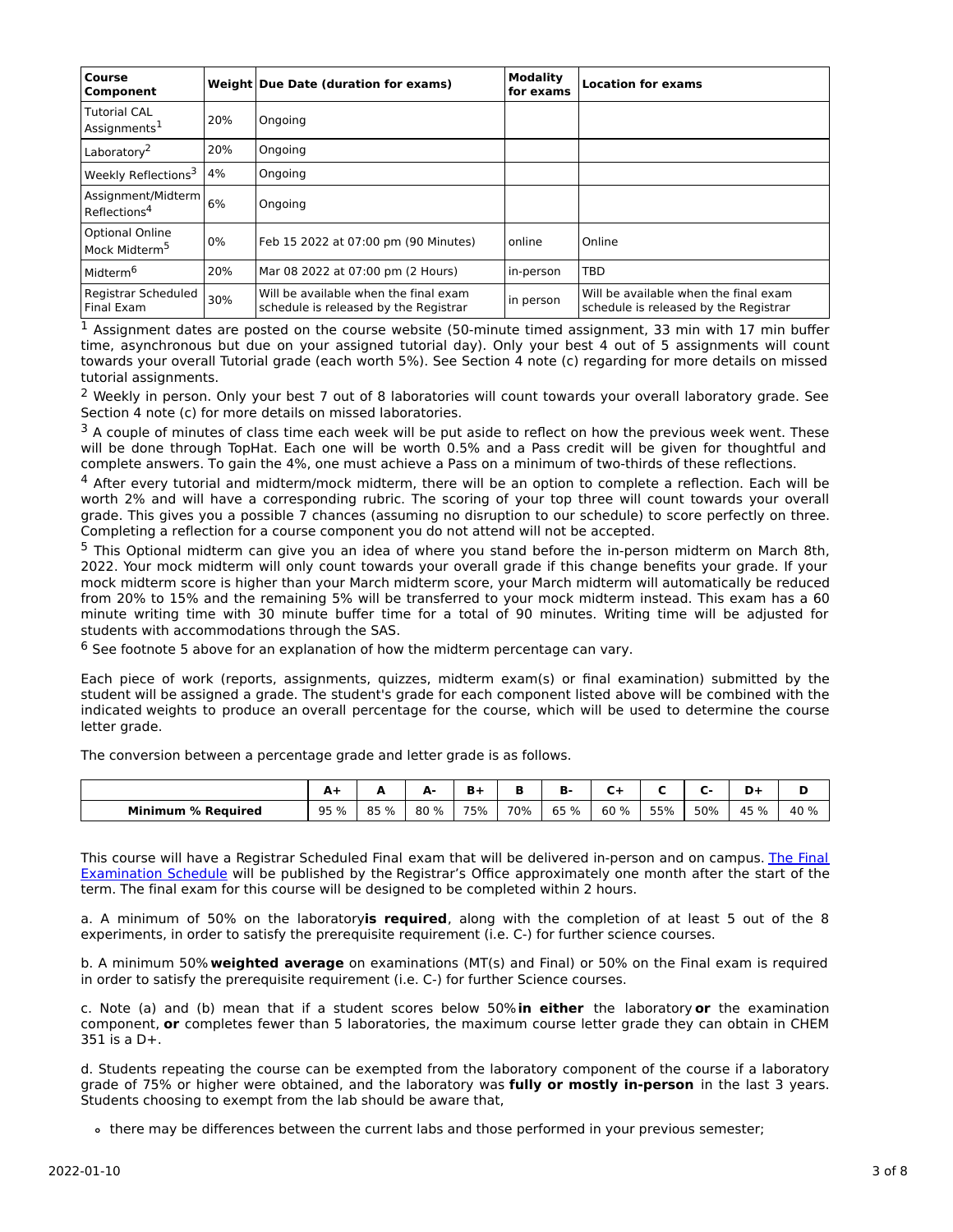- the material covered in labs may be integrated into non-lab-based course assessments (e.g. tutorial and examinations); and,
- the lab grade achieved on the previous attempt will be carried forward.

Students will still be evaluated on all other course components (tutorial, examinations, weekly, and assignment reflections).

**Prior to applying for an exemption**, students are encouraged to connect with their course instructor or coordinator to better understand the risks and benefits in their specific course. Instructors can tell you what access you will have (or not have) to lab materials as an exempt student, and how the lab materials may be integrated.

Such eligible students must contact the Undergraduate Science Centre and complete the opt out process by **Monday, January 17th, 2022, or immediately after registering for the course (whichever is later).**

Note: Online labs completed in the 2020-2021 academic year are not eligible for use as a lab exemption in the inperson Winter 2022 term.

The University of Calgary offers a [flexible](https://www.ucalgary.ca/pubs/calendar/current/f-1-3.html) grade option, Credit Granted (CG) to support student's breadth of learning and student wellness. Faculty units may have additional requirements or restrictions for the use of the CG grade at the faculty, degree or program level. To see the full list of Faculty of Science courses where CG is not eligible, please visit the following website: [https://science.ucalgary.ca/current-students/undergraduate/program](https://science.ucalgary.ca/current-students/undergraduate/program-advising/flexible-grading-option-cg-grade)advising/flexible-grading-option-cg-grade

### 4. **Missed Components Of Term Work:**

The university has suspended the requirement for students to provide evidence for absences. Please do not attend medical clinics for medical notes or Commissioners for Oaths for statutory declarations.

In the event that a student legitimately fails to submit any online assessment on time (e.g. due to illness etc...), please contact the course coordinator, or the course instructor if this course does not have a coordinator to arrange for a re-adjustment of a submission date. Absences not reported within 48 hours will not be accommodated. If an excused absence is approved, one possible arrangement is that the percentage weight of the legitimately missed assignment could also be pro-rated among the components of the course. This option is at the discretion of the coordinator and may not be a viable option based on the design of this course.

### Notes

a. Deferred examinations will **ONLY** be provided for the Final Examination and students must apply through their student centre. Course logistics will not allow for makeup midterms.

b. Absences from any graded component (midterm, laboratory, CAL assignments) must be reported within 48 hours (see information about how to report on D2L). The time limit will be ignored in the case of emergency circumstances. Given the current situation, no official documentation beyond following the reporting instructions on D2L is required - but, if an absence is not reported it will result in a grade of zero for the missed component.

c. The following accommodations for missed course components will be made to minimize the impact of health and safety-related disruptions for students.

#### **Midterm Examination**.

- **Online Mock Midterm** Students can opt to not do the optional mock midterm and do not need to request an excused absence.
- **In-Person Midterm** Students who have excused absence for the in-person midterm exam will have their midterm grade assigned as being equal to the grade obtained on the final exam. If a student with an excused absence for the midterm performed well enough on the mock midterm, the mock midterm can still automatically account for 5% of the exam percent grade or not count, whichever results in the higher grade.
- **Tutorial**. The highest 4 out of 5 CAL assignments will count towards your CAL grade. If you have an excused absence this will be the one to be dropped, however, if you do all five the lowest will be dropped. Any further excused tutorial absences will be given the same grade as obtained on the final exam.
- **Laboratory.** Similarly, the highest 7 out of 8 laboratories will count towards your laboratory grade. If you have an excused absence this will be the one dropped, however, if you do all 8 laboratories, your lowest overall laboratory grade will be dropped.
- To attend a makeup laboratory students must complete the online makeup request form (link on website and D2L), within 48 hours of their missed laboratory component. Depending on availability in a laboratory room that works with a student's schedule the laboratory will be made up. In the rare extenuating circumstances that the laboratory cannot be made up, an excused absence will be given.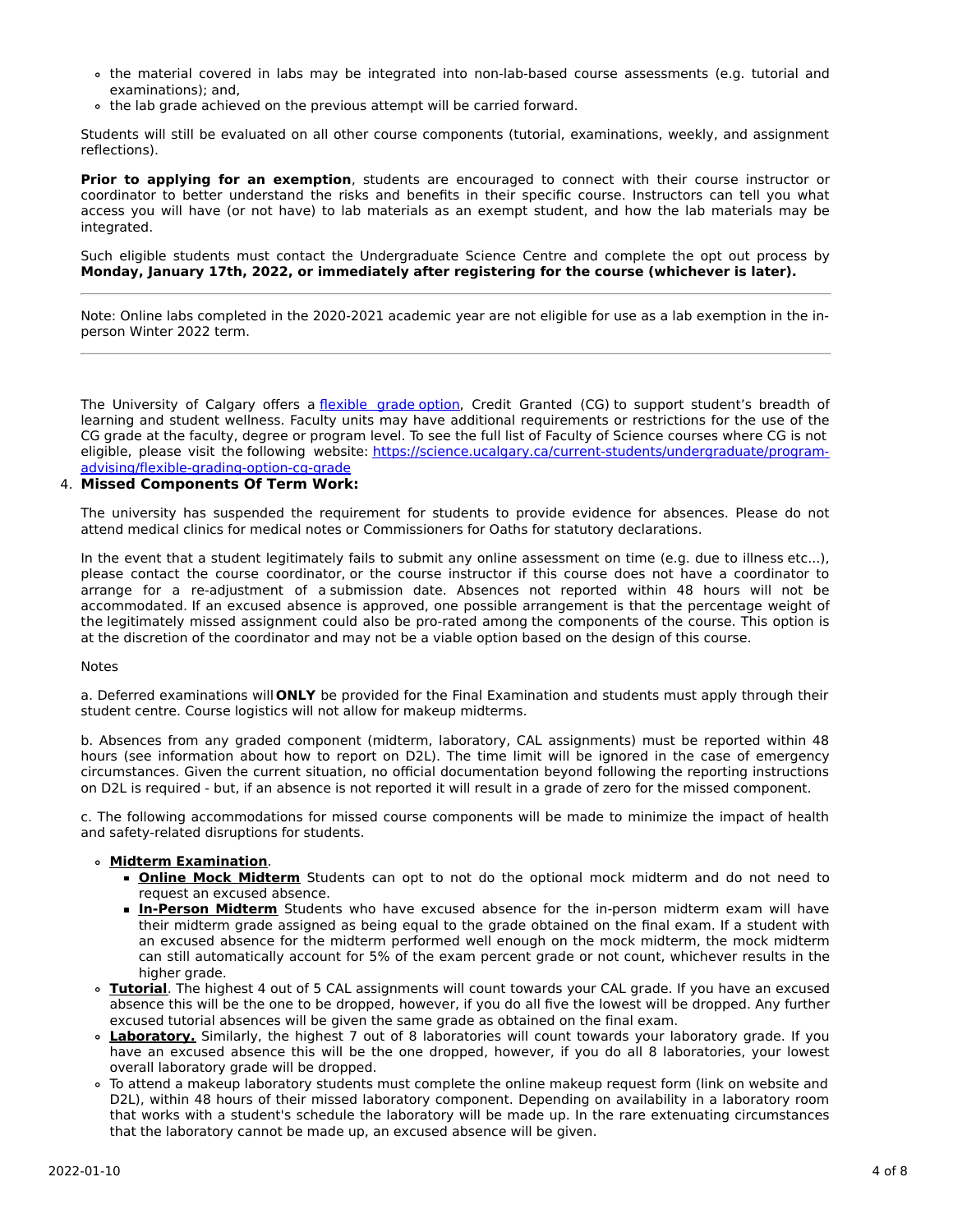- In the rare case that a student requires more than one excused laboratory, the grade for that further excused laboratories will be given the same grade as obtained on the final exam, provided that the student attends and submits no fewer than 5 labs.
- Given the essential nature of the hands-on skills taught during CHEM 351 lab, there is a minimum of 5 laboratory experiments that must be completed to receive credit for the course. Students whose experience extenuating circumstances preventing them from attending at least 5 laboratories must reach out to the course coordinator as soon as this might be a possibility.

# 5. **Scheduled Out-of-Class Activities:**

The following out of class activities are scheduled for this course.

| <b>Activity</b>           | Location            | <b>Date and Time</b>                  | <b>Duration</b> |
|---------------------------|---------------------|---------------------------------------|-----------------|
| Midterm Exam 1 (Optional) | online              | Tuesday, February 15, 2022 at 7:00 pm | 1.5 Hours       |
| Midterm Exam 2            | On Campus, Room TBA | Tuesday, March 8, 2022 at 7:00 pm     | 2 Hours         |

# **REGULARLY SCHEDULED CLASSES HAVE PRECEDENCE OVER ANY OUT-OF-CLASS-TIME-**

ACTIVITY. If you have a conflict with the out-of-class-time-activity, please contact your course coordinator/instructor no later than **14 days prior** to the date of the out-of-class activity so that alternative arrangements may be made.

## 6. **Course Materials:**

**Textbook:** No textbook is required. We provide an Organic Chemistry e-text via the course website. If you wish to purchase a textbook because it suits your individual learning please consult your instructor for suggestions.

**Molecular models kits are very strongly recommended.** These can be used during all examinations in the course (CAL assignments and exams).

**Chemistry 351 Laboratory Manual** (free, online via the course website).

**TopHat account** (available from Top Hat, see course website for more details, free to U of C students)

## **Required Materials (available from bookstore):**

- A self-duplicating Laboratory Notebook
- Laboratory safety coat
- Laboratory safety glasses

In order to successfully engage in their learning experiences at the University of Calgary, students taking online, remote and blended courses are required to have reliable access to the following technology:

- A computer with a supported operating system, as well as the latest security, and malware updates;
- A current and updated web browser;
- Webcam/Camera (built-in or external);
- Microphone and speaker (built-in or external), or headset with microphone;
- Current antivirus and/or firewall software enabled;
- Stable internet connection.

For more information please refer to the UofC [ELearning](https://elearn.ucalgary.ca/technology-requirements-for-students) online website.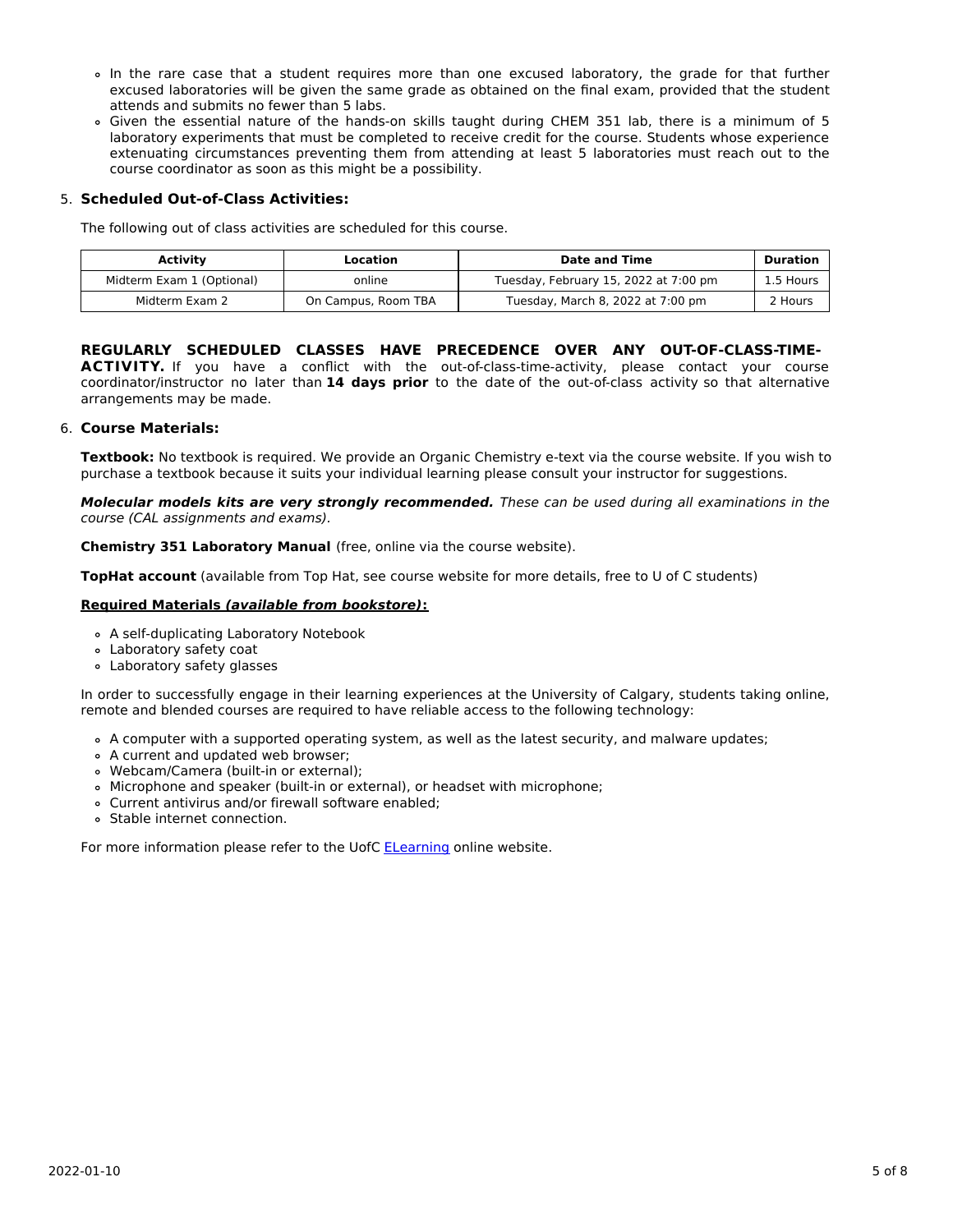## 7. **Examination Policy:**

**"Exam conditions":** All in-person and online examinations, assignments, quizzes etc. are closed book. Model kits and nonprogrammable calculators are allowed, a periodic table and spectroscopy data tables will be provided if required. No other aids including any form of "cheat" or "data" materials are allowed. Wireless devices and other electronic devices are not allowed.

Any student with academic accommodations must be registered with Student Accessibility Services (see Section 12(e) below), and have reviewed their accommodations (as described on the SAS documents) with the course coordinator within the first 15 days of the semester or at least 7 days before any scheduled activity for which accommodations are required.

For any synchronous online assessment, students with scheduling issues (e.g. different time zones, caregiving responsibilities, ability to secure an appropriate test-taking environment can request accommodations by emailing the instructor at least 10 days prior to the activity. Such requests will be reviewed on a case-by-case basis.

Students should also read the Calendar, [Section](http://www.ucalgary.ca/pubs/calendar/current/g.html) G, on Examinations.

# 8. **Approved Mandatory And Optional Course Supplemental Fees:**

**Laboratory Breakage Fees and Locker Check-out:** The Department of Chemistry has a laboratory glassware breakage fee. At the start of the course, each student is assigned a locker and checks-in to establish that they have a complete set of usable glassware. By signing for check-in, a student agrees that they are now responsible for the glassware until check out. Any equipment that is missing, unusable or has been replaced during the semester will be charged to the student. All students, even those who withdraw early from the course must check out of the laboratory before the last day of lectures (Aoril 12, 2022). Any student who fails to check out before the last day of lectures for the term will be assessed a charge of \$30.00. If this fee is not paid by the posted deadline, university services (registration, transcripts, etc.) may be withheld.

## 9. **Writing Across The Curriculum Statement:**

For all components of the course, in any written work, the quality of the student's writing (language, spelling, grammar, presentation etc.) can be a factor in the evaluation of the work. See also Section [E.2](http://www.ucalgary.ca/pubs/calendar/current/e-2.html) of the University Calendar.

# 10. **Human Studies Statement:**

If you agree, your course work may be used for research purposes. Your responses will remain anonymous and confidential. Grouped data (no individual responses) may be used in academic presentations and publications. Participation in such research is voluntary and will not influence grades in this course. Students' signed consent forms will be withheld from instructors until after final grades are submitted. More information will be provided at the time student participation is requested.

See also **[Section](http://www.ucalgary.ca/pubs/calendar/current/e-5.html) E.5** of the University Calendar.

## 11. **Reappraisal Of Grades:**

A student wishing a reappraisal, should first attempt to review the graded work with the Course coordinator/instructor or department offering the course. Students with sufficient academic grounds may request a reappraisal. Non-academic grounds are not relevant for grade reappraisals. Students should be aware that the grade being reappraised may be raised, lowered or remain the same. See [Section](http://www.ucalgary.ca/pubs/calendar/current/i-3.html) I.3 of the University Calendar.

- a. **Term Work:** The student should present their rationale as effectively and as fully as possible to the Course coordinator/instructor within **ten business days** of either being notified about the mark, or of the item's return to the class. If the student is not satisfied with the outcome, the student shall submit the Reappraisal of Graded Term work form to the department in which the course is offered within 2 business days of receiving the decision from the instructor. The Department will arrange for a reappraisal of the work within the next ten business days. The reappraisal will only be considered if the student provides a detailed rationale that outlines where and for what reason an error is suspected. See sections 1.1 and 1.2 of the University Calendar
- b. **Final Exam:**The student shall submit the request to Enrolment Services. See [Section](http://www.ucalgary.ca/pubs/calendar/current/i-3.html) I.3 of the University Calendar.

## 12. **Other Important Information For Students:**

a. **Mental Health** The University of Calgary recognizes the pivotal role that student mental health plays in physical health, social connectedness and academic success, and aspires to create a caring and supportive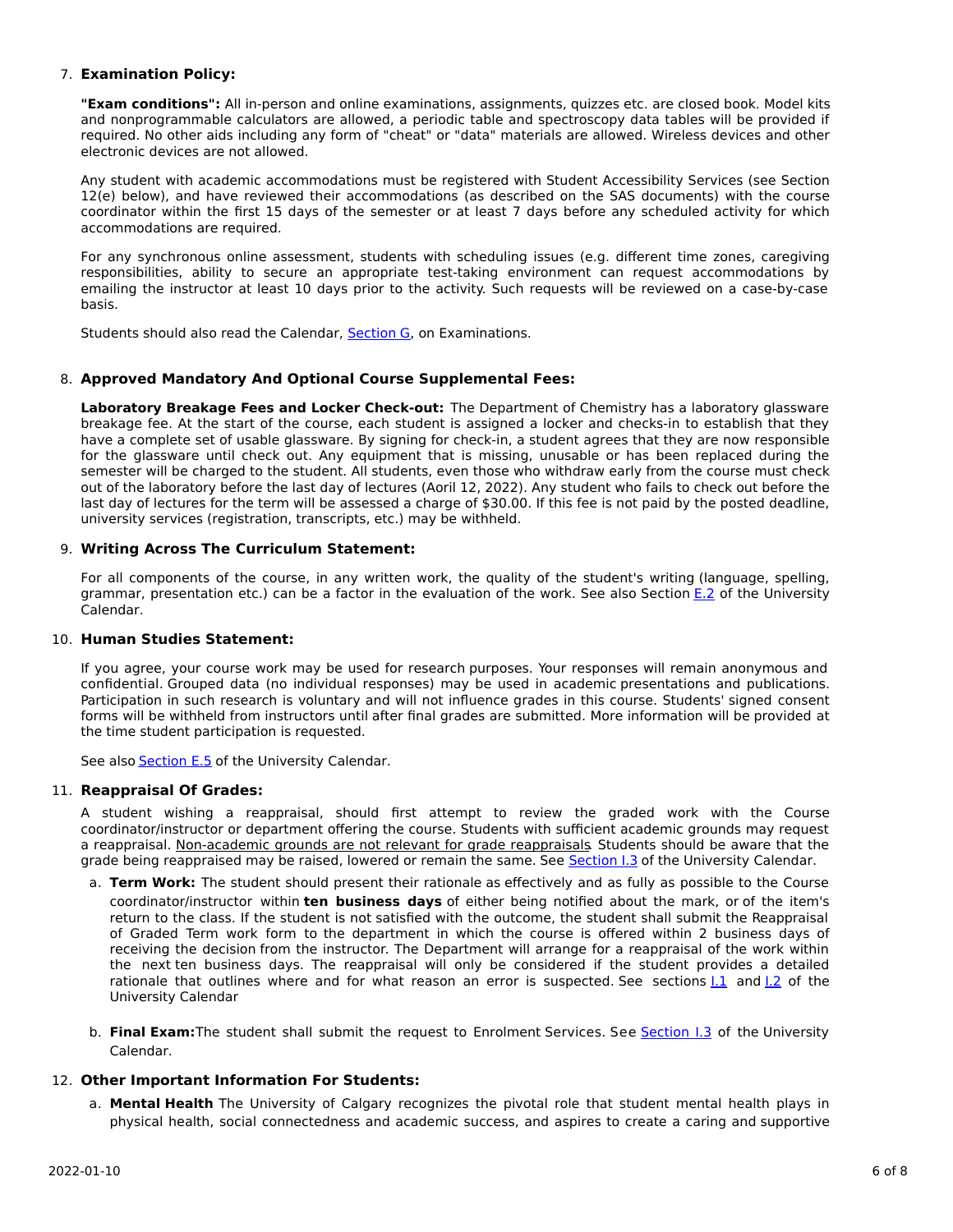campus community where individuals can freely talk about mental health and receive supports when needed. We encourage you to explore the mental health resources available throughout the university community, such as counselling, self-help resources, peer support or skills-building available through the SU Wellness Centre (Room 370, MacEwan Student Centre, Mental Health [Services](https://www.ucalgary.ca/wellnesscentre/services/mental-health-services) Website) and the Campus Mental Health Strategy website [\(Mental](http://www.ucalgary.ca/mentalhealth) Health).

- b. **SU Wellness Services:** For more information, see [www.ucalgary.ca/wellnesscentre](http://www.ucalgary.ca/wellnesscentre) or call [403-210-9355.](tel:4032109355)
- c. **Sexual Violence:** The Sexual Violence Support Advocate, Carla Bertsch, can provide confidential support and information regarding sexual violence to all members of the university community. Carla can be reached by email [\(svsa@ucalgary.ca](mailto:svsa@ucalgary.ca)) or phone at [403-220-2208](tel:4032202208). The complete University of Calgary policy on sexual violence can be viewed at [\(https://www.ucalgary.ca/legal-services/sites/default/files/teams/1/Policies-Sexual](https://www.ucalgary.ca/legal-services/sites/default/files/teams/1/Policies-Sexual-and-Gender-Based-Violence-Policy.pdf)and-Gender-Based-Violence-Policy.pdf)
- d. **Misconduct:** Academic integrity is the foundation of the development and acquisition of knowledge and is based on values of honesty, trust, responsibility, and respect. We expect members of our community to act with integrity. Research integrity, ethics, and principles of conduct are key to academic integrity. Members of our campus community are required to abide by our institutional Code of [Conduct](https://www.ucalgary.ca/legal-services/sites/default/files/teams/1/Policies-Code-of-Conduct.pdf) and promote academic integrity in upholding the University of Calgary's reputation of excellence. Some examples of academic misconduct include but are not limited to: posting course material to online platforms or file sharing without the course instructor's consent; submitting or presenting work as if it were the student's own work; submitting or presenting work in one course which has also been submitted in another course without the instructor's permission; borrowing experimental values from others without the instructor's approval; falsification/fabrication of experimental values in a report. Please read the following to inform yourself more on academic integrity:

Student [Handbook](https://www.ucalgary.ca/live-uc-ucalgary-site/sites/default/files/teams/9/AI-Student-handbook-1.pdf) on Academic Integrity Student Academic Misconduct [Policy](https://www.ucalgary.ca/legal-services/sites/default/files/teams/1/Policies-Student-Academic-Misconduct-Policy.pdf) and [Procedure](https://www.ucalgary.ca/legal-services/sites/default/files/teams/1/Policies-Student-Academic-Misconduct-Procedure.pdf) [Research](https://www.ucalgary.ca/legal-services/sites/default/files/teams/1/Policies-Research-Integrity-Policy.pdf) Integrity Policy

Additional information is available on the Student Success Centre [Academic](https://ucalgary.ca/student-services/student-success/learning/academic-integrity) Integrity page

# e. **Academic Accommodation Policy:**

It is the student's responsibility to request academic accommodations according to the University policies and procedures listed below. The student accommodation policy can be found at: <https://www.ucalgary.ca/legal-services/sites/default/files/teams/1/Policies-Student-Accommodation-Policy.pdf>

Students needing an accommodation because of a disability or medical condition should communicate this need to Student Accessibility Services in accordance with the Procedure for Accommodations for Students with Disabilities: [https://www.ucalgary.ca/legal-services/sites/default/files/teams/1/Policies-Accommodation](https://www.ucalgary.ca/legal-services/sites/default/files/teams/1/Policies-Accommodation-for-Students-with-Disabilities-Procedure.pdf)for-Students-with-Disabilities-Procedure.pdf.

Students needing an accommodation in relation to their coursework or to fulfil requirements for a graduate degree, based on a Protected Ground other than Disability, should communicate this need, by filling out the Request for Academic [Accommodation](https://science.ucalgary.ca/sites/default/files/teams/1/request-accommodation-academic-courses.pdf) Form and sending it to Dr. Yuen-Ying Carpenter by email [yyscarpe@ucalgary.ca](mailto:yyscarpe@ucalgary.ca) preferably 10 business days before the due date of an assessment or scheduled absence.

- f. **Freedom of Information and Privacy:** This course is conducted in accordance with the Freedom of Information and Protection of Privacy Act (FOIPP). Students should identify themselves on all written work by placing their name on the front page and their ID number on each subsequent page. For more information, see Legal [Services](https://www.ucalgary.ca/legal-services/access-information-privacy) website.
- g. **Student Union Information:** VP [Academic](http://www.su.ucalgary.ca/contact), Phone: [403-220-3911](tel:4032203911) Email: [suvpaca@ucalgary.ca](mailto:suvpaca@ucalgary.ca). SU Faculty Rep., Phone: [403-220-3913](tel:4032203913) Email: [sciencerep@su.ucalgary.ca](mailto:sciencerep@su.ucalgary.ca). Student [Ombudsman](https://www.ucalgary.ca/ombuds/), Email: [ombuds@ucalgary.ca](mailto:%20ombuds@ucalgary.ca).
- h. **Surveys:** At the University of Calgary, feedback through the Universal Student Ratings of Instruction [\(USRI](http://www.ucalgary.ca/usri)) survey and the Faculty of Science Teaching Feedback form provides valuable information to help with evaluating instruction, enhancing learning and teaching, and selecting courses. Your responses make a difference - please participate in these surveys.
- i. **Copyright of Course Materials:** All course materials (including those posted on the course D2L site, a course website, or used in any teaching activity such as (but not limited to) examinations, quizzes, assignments, laboratory manuals, lecture slides or lecture materials and other course notes) are protected by law. These materials are for the sole use of students registered in this course and must not be redistributed.